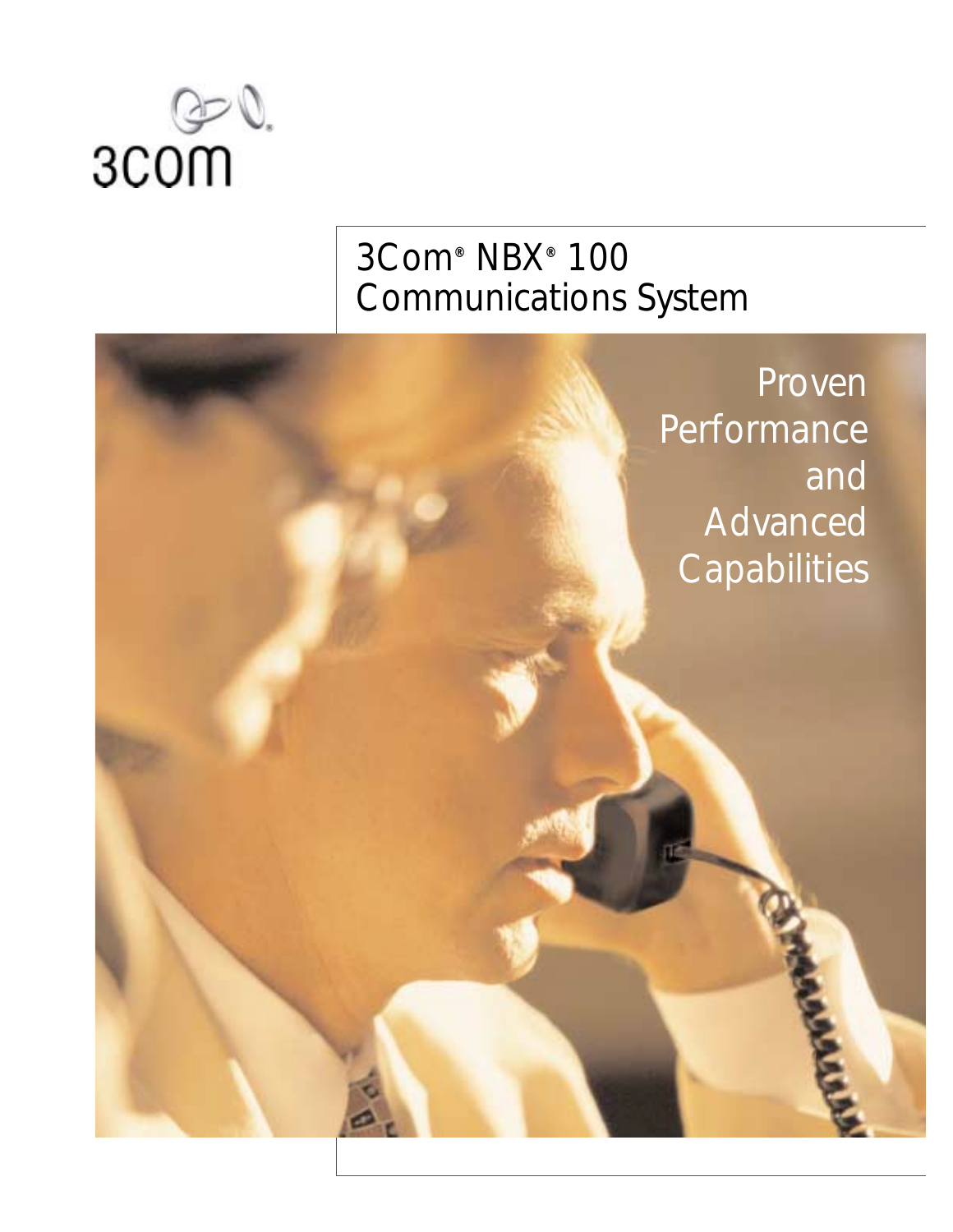"3Com gave us the networking power to achieve all of our communications objectives while saving us significant phone implementation and management costs"

#### *John Russ, CEO, Community FirstBank, Charleston, SC, USA*

## 3Com Networked Telephony: Profit from Experience

Thirty years ago, researcher Robert Metcalfe had a vision that there was a more cost-effective method of connecting computers so that people could better share information and be more productive. His pioneering work revolutionized computer networking—creating both Ethernet technology and the multibillion dollar world-leading network company, 3Com Corporation.

Six years ago, our goal was to develop a dedicated set of telephony products that would operate reliably across data networks. This innovative solution is called Networked Telephony. 3Com NBX networked telephony solutions were designed from their inception to harness the power, flexibility, and the

value of a data network without sacrificing the reliability and familiarity of a traditional telephone system.

Today, 3Com provides customers with one of the most cost-effective ways to use Ethernet networks to improve office telephone communications. NBX solutions eliminate the need for separate data and voice cabling plans and greatly reduce installation, operation, and management costs.

Award-winning 3Com networked telephony solutions support a wide spectrum of business configurations. Whether required for the smaller single office or larger virtual campus, these systems offer enhanced capabilities and sophisticated applications that cost less and do more than traditional telephone systems.

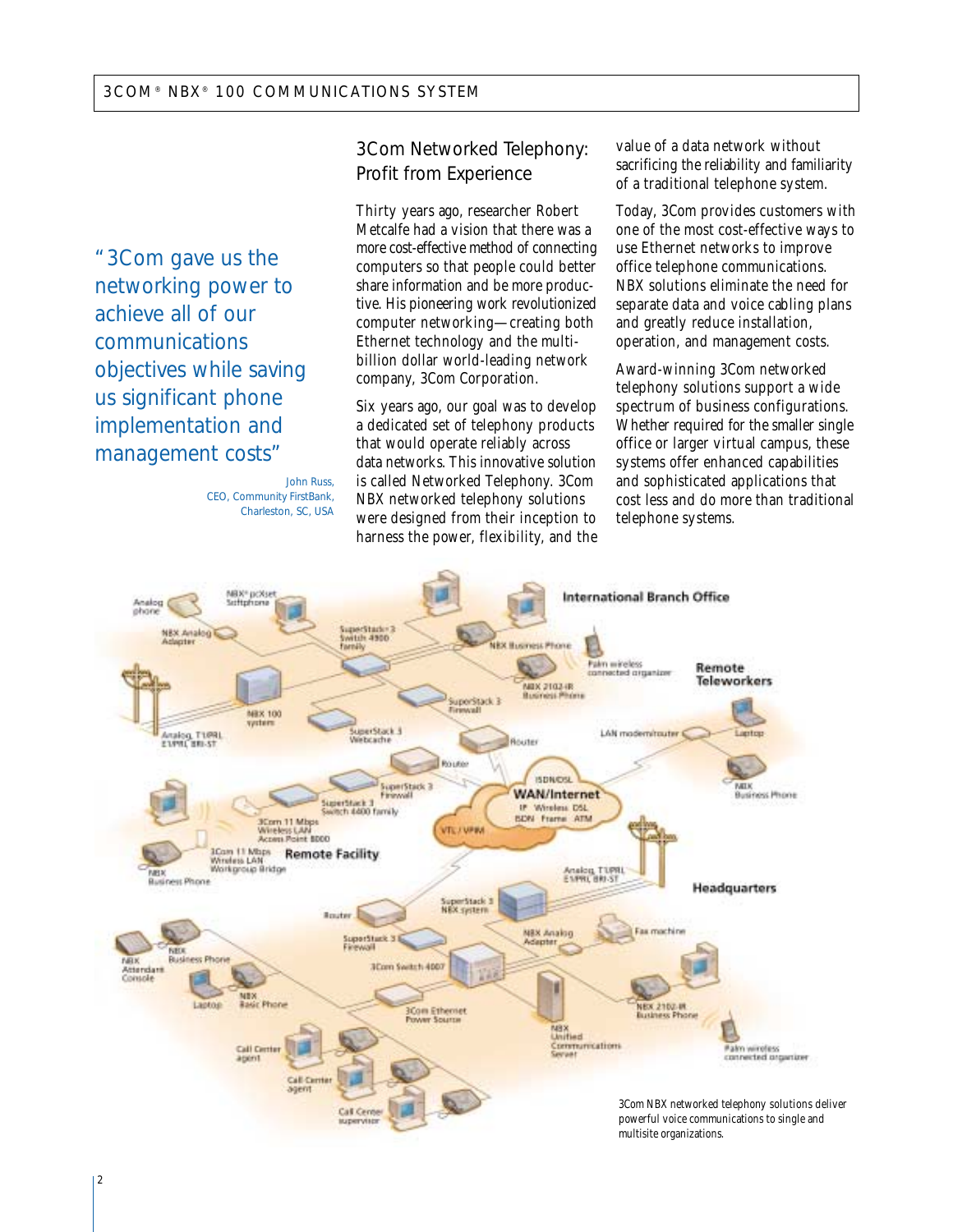"Our experience proves that organizations with the most demanding communication needs can rely on an IP infrastructure . . . IP has come of age as an industrial strength network infrastructure."

> *Gillian Clark, IT, Halifax Cetelem Credit Ltd, United Kingdom*

## 3Com® NBX® 100 Communications System

The 3Com NBX 100 Communications System, the first commercially available IP PBX product, introduced the world to the value of networked telephony in 1998. Since that time, thousands of businesses have discovered that it is a better way to handle voice communications. Now with fourth-generation software, it delivers powerful call processing, a full set of built-in applications, and an ever-expanding suite of optional applications; all designed to provide better value and solid investment assurance.

## Reliability You Can Count On

What makes networked telephony solutions so compelling is 3Com's ability to harness the power and flexibility of a data network without sacrificing reliability.

Reliability is achieved by isolating the telephone system functionality from everyday issues associated with desktop PCs and servers. Telephones share the data network with PCs and servers, but don't use the PCs or servers for voice traffic. It's like operating two cars on the same highway—even if the PC stalls, the voice traffic can pass by unimpeded.

The foundation of the NBX 100 platform rests on 3Com high-availability hardware, as well as on a real-time operating system that is so reliable it is used in heart pacemakers. The latest digital signal processor (DSP) technology powers phones and other components in the NBX system, assuring that every device is capable of maximum performance.

By using a superior architecture, 3Com has leveraged decades of networking experience to assure a networked telephony solution that stays out of the breakdown lane.

## Easy to Install, Use, and Manage

3Com understands that most phone systems seem like a mystery to everyday users and often to the staff assigned to administer them. The result is often ineffective use that limits productivity.

An incredibly intuitive administrative portal, 3Com NBX NetSet™, lets individual users and administrators fully customize the NBX 100 solution to meet their individual requirements. This password-protected, browser-based utility features pull-down menu choices tailored to each facet of the system. Organizations of all sizes will find time-saving tools that simplify creation of departmental profiles for managing telephone users. Adding or changing capabilities is fast and easy.

| <b>Track</b>                | <b>LEASE AN</b>              | <b>Green</b>           |                                |
|-----------------------------|------------------------------|------------------------|--------------------------------|
|                             |                              | in a                   | ь<br>$\overline{\phantom{a}}$  |
| <b>SILE</b><br><b>COLOR</b> | <b>STATE</b>                 | <b>B</b> is            | $\overline{a}$                 |
| m                           | Fee or                       | E.                     | <b>JA Bund</b>                 |
| m.                          | <b>The Total</b>             | b.c                    | airs a                         |
| K.                          | m                            | <b>Septima</b>         | ш                              |
| k)                          | man.                         | <b>COM</b>             | 16 tot 16                      |
| 14                          | <b>Civit</b>                 | ٠                      | er (ten)                       |
| Xx                          | <b>DEMONSTRATION</b>         | i<br>111               | <b>HILL</b>                    |
|                             |                              | 113                    | <b>Silver on</b>               |
|                             | E<br>m                       |                        |                                |
|                             |                              | b.c<br><b>Security</b> | dre to<br><b><i>DRIVER</i></b> |
|                             |                              |                        |                                |
|                             |                              |                        |                                |
| 300m                        | <b>ACTION</b>                |                        |                                |
|                             |                              |                        |                                |
|                             | -                            |                        | <b>Search</b>                  |
|                             | ٠<br><b>NUMBER</b><br>-      |                        | 12.5                           |
|                             | ï<br><b>PULLER</b>           |                        | $-2$                           |
|                             | <b>Library II</b><br>C.<br>× | Ι¥                     | ī.                             |
|                             | <b>Hillman</b><br>٠          |                        |                                |
|                             | Ŧ<br><b>Sentence</b>         |                        | ٠                              |
|                             |                              |                        | E<br>۱                         |
|                             |                              |                        |                                |
|                             |                              |                        |                                |
|                             | u<br><b>BCDITI</b>           |                        | ٠                              |

NBX NetSet offers control over frequently used capabilities, such as adding speed dials or creating off-site notification options for voicemail messages.

3Com voice communications technology completely eliminates the high costs and high anxiety normally associated with moving an office telephone. Anyone who has ever had to wait days for an expensive service call merely to get a telephone moved will truly appreciate the self-locating capabilities of NBX phones. Simply unplug a phone from one location and plug it into another network jack. The user's extension number, voice mail, and personal settings move with the phone. It's that simple.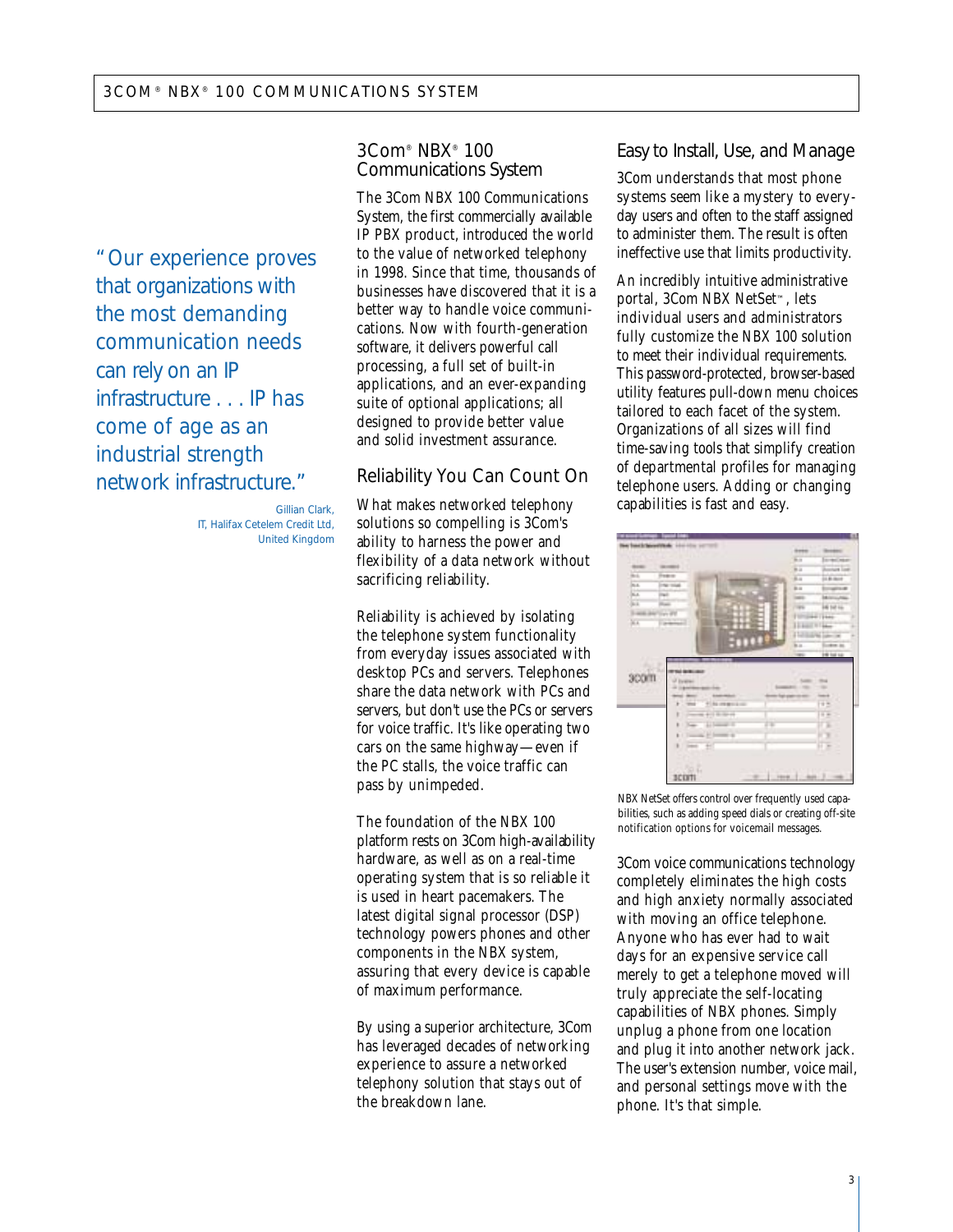"In today's dynamic environment, our customers are looking to reduce costs and focus on their business. With 3Com's marketleading product we have found the best way to meet our customers' needs."

> *Linda Frank, Vice President of Emerging Markets, Cincinnati Bell, Cincinnati, Ohio, USA*

Choices for Today, Flexibility for the Future

#### **Open Architecture**

It starts with a foundation of IEEE 802.3 Ethernet that lets users plug NBX phones into millions of Ethernet ports around the world. The system grows by adding industry-standard switches and routers, expanding in size and capabilities as demands arise. Organizations choose the type of connectivity best for them, from wired or wireless LANs to multisite WANs.

NBX solutions use a diverse set of standards-based interfaces to assure easy integration of new applications. As business objectives change, NBX networked telephony provides application flexibility, including:

- · IMAP4 enables users to view and listen to voice mail with standard e-mail clients (e.g., Microsoft Outlook, Eudora).
- · TAPI for built-in computer telephony integration (CTI) lets users dial numbers and manage active calls from a computer screen.
- · TAPI/WAV supports seamless connections to call center and unified messaging applications.
- · H.323 is used for connecting multiple sites or third-party devices.

3Com actively supports a host of thirdparty developers that write software applications to enhance the capabilities of an NBX platform. 3Com NBX Solution Providers offer numerous outof-the-box solutions as well as those for custom business requirements.

#### **Upgradeable Software**

Business needs inevitably change, so the 3Com NBX 100 system is software upgradeable, making it easily expandable and flexible. New functionality, even documentation, can be offered minutes after it becomes available and can be dispersed automatically to every system device and every user. If business needs dictate additional

capabilities, they can be added simply with software licenses.

Traditional PBX products require customers to pay extra for capacity that may never be needed or for capabilities only available on the largest platforms. The NBX 100 solution is a pay-as-yougrow platform that is economical for twenty users and powerful enough for hundreds of users per site.

## Better Solutions for More Than One Location

Many organizations are challenged by the need for communication between staff and resources that are spread across multiple locations. These requirements can be as basic as connecting offices across the street, or as sophisticated as linking multiple campuses across the world. 3Com offers affordable and scalable solutions to help dispersed offices communicate seamlessly.

NBX networked telephony solutions let businesses dramatically reduce intra-company long-distance phone charges, while improving customer service. By leveraging a data network that today may only move e-mail and files, users can affordably call between sites, transfer callers to another location, and send voicemail messages to one or more users located in multiple offices. These capabilities yield faster, easier, more effective communications and customer service.

#### **VoIP and Toll By-pass Applications**

- · Connect offices with NBX Virtual Tie Line licenses. Provide low-cost, high-quality voice over IP (VoIP) using a WAN, VPN, or the Internet.
- · Calls can "hop on" the company WAN and "hop off" at the location that offers the least expensive longdistance option.
- · Additional multisite connectivity options include traditional Analog, T1/PRI/QSIG, or NBX ConneXtions H.323 Gateway software.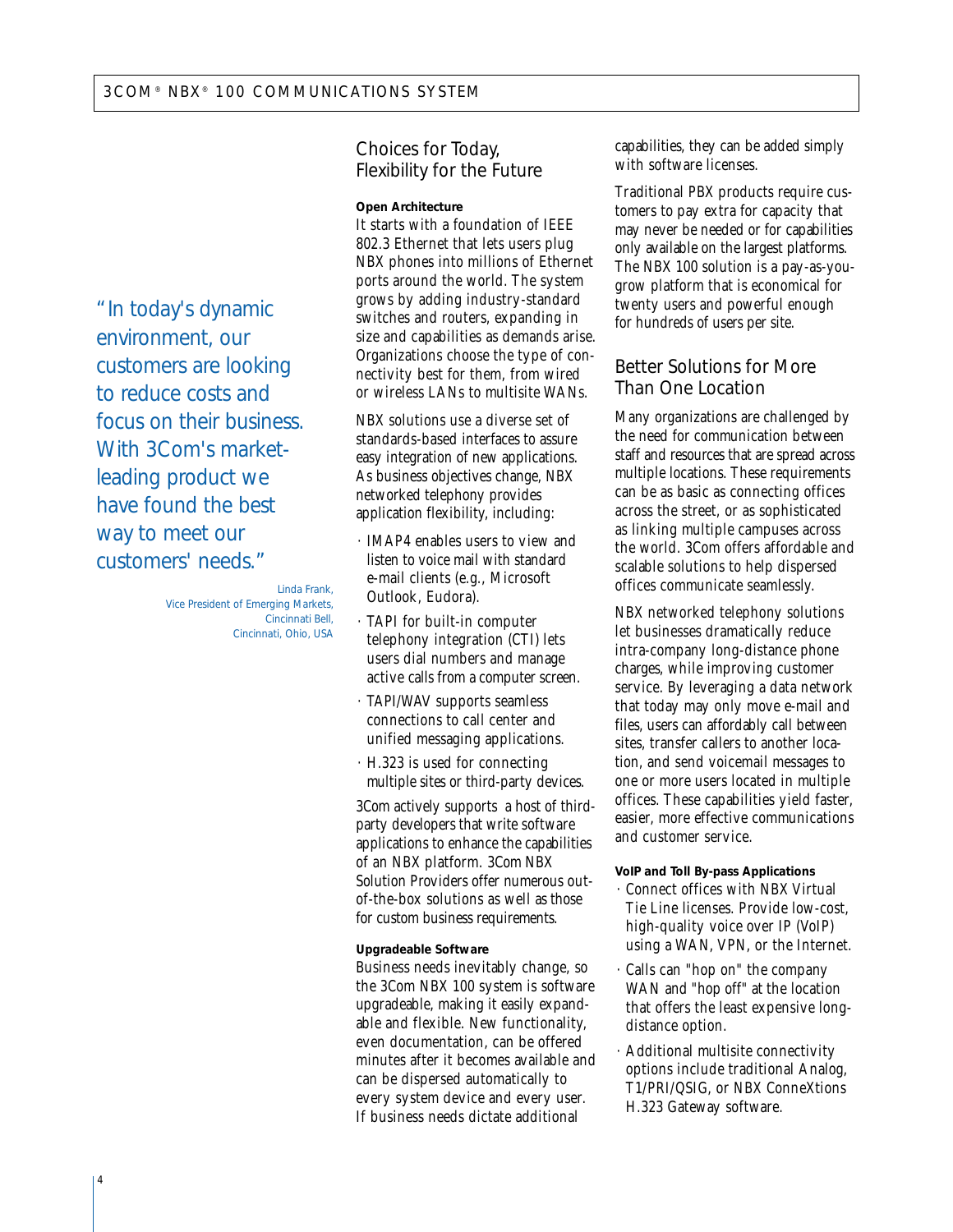#### **Multisite Voice Mail Exchange**

- · Businesses with multiple sites and multiple voice messaging systems can compose and distribute voice mails to co-workers at other sites.
- The NBX telephony system can also communicate directly with other third-party VPIM-compliant messaging systems

Users and customers will find the sophistication of 3Com's multisite solutions to be completely transparent. With support for uniform dialing plans, these solutions make reaching another office as simple as calling a co-worker across the aisle. Improved communications help increase employee and customer satisfaction.

## Better Solutions for Remote Staff and Telecommuters

For years remote workers have enjoyed seamless access to their corporate e-mail, but access to the corporate phone system was nearly impossible. 3Com networked telephony solutions have practically made the term "remote" worker a thing of the past.

A broadband connection, router, and a 3Com NBX phone allow off-site workers to make and receive calls as if they were in the office. Customers and co-workers can reach formerly "remote" workers with ease. Telecommuters who are away from their desk can count on NBX voice mail to professionally answer calls as if they were in the main office, eliminating unreliable home answering machines.

## Voice Messaging Features

A powerful voice messaging system built into the NBX 100 ensures that important communications are never missed. Listen over the phone or use a PC with either a browser or a standard IMAP4-compatible e-mail client (such as Microsoft Outlook) to listen to and manage voicemail messages. Voice mails are saved as .WAV file attachments in the e-mail client and can be detached, shared, and stored indefinitely. Messages can be saved to record transactions or important information—the perfect solution for law offices and financial or customer service organizations.

| Fairgites<br>Toole.<br>ľш<br>silder +                                                                                                                                                                                                                                                                                                                            | Actions: Help<br>UT X D. Beply C. Reply to M LC Forgard / Send Regeive Suffed List                                                                                                                                                                                                                                                                                                                                                                                                                                                 | mediately the Tiban                                                                                                                                                                                                                                                                                                                                                                                                                                                                                                                                                                  | 一切地画。                                                                                                                                                                                                                                                                                                                                                                         |      |  |
|------------------------------------------------------------------------------------------------------------------------------------------------------------------------------------------------------------------------------------------------------------------------------------------------------------------------------------------------------------------|------------------------------------------------------------------------------------------------------------------------------------------------------------------------------------------------------------------------------------------------------------------------------------------------------------------------------------------------------------------------------------------------------------------------------------------------------------------------------------------------------------------------------------|--------------------------------------------------------------------------------------------------------------------------------------------------------------------------------------------------------------------------------------------------------------------------------------------------------------------------------------------------------------------------------------------------------------------------------------------------------------------------------------------------------------------------------------------------------------------------------------|-------------------------------------------------------------------------------------------------------------------------------------------------------------------------------------------------------------------------------------------------------------------------------------------------------------------------------------------------------------------------------|------|--|
| <b>A</b> Inbox<br>1 Bick                                                                                                                                                                                                                                                                                                                                         |                                                                                                                                                                                                                                                                                                                                                                                                                                                                                                                                    |                                                                                                                                                                                                                                                                                                                                                                                                                                                                                                                                                                                      |                                                                                                                                                                                                                                                                                                                                                                               |      |  |
| Folder List<br>+ Cil Archive Folders<br>Cuttook Today - [Personal Folders]<br>Calendar<br>Contacts<br>Deletted Rums (6)<br>o<br><b>SI Drafts</b><br><b>Co Inhon (2)</b><br>(13 Journal<br>C Mos Calmdar<br><b>Co. Modes</b><br><b>CTL Outbox</b><br><b>CS PocketMena</b><br><b>Cit Sent Toens</b><br><b>Co Tasks</b><br><b>C.3 Voice Mail</b><br>GET Indian (13) | $\times$ 1 $D = 8$ from<br>0 Den, Al<br>$\sim$<br>58<br>i e<br><b><i>ADOITATIVERS</i></b><br>s<br>24<br>anonymous<br>53<br>14<br>Marketing, vis<br>M <sup>3</sup><br><b>Collins, Patrick</b><br>t ist +<br>Dean Jery<br>冠<br>Feb<br>Marra, Bannie<br>S.<br><b>CHE</b><br>Don Joy<br>58<br>19<br>anonymous<br>$\omega$<br>14<br>anonymous<br>54 14<br>Collins, Patrick<br>Sd in<br>Assert-Lab, Ch.,<br>MF<br><b><i>ADDITIONS</i></b><br>Pers Al [1170@611.114.127.15E]<br><b>Frome:</b><br>Subject: Private: Call Answering Message | Subject<br><b>Private: Call Anneering Message</b><br>Call Answering Message from Dan Jay /411<br>Call Answering Message from Greg Huma /313.<br><b>Call Answering Message</b><br><b>Call Answering Message</b><br><b>LIRGENT: Call Anwwering Materiage</b><br><b>Call Anwwering Message</b><br><b>Call Answering Message</b><br>Call Answering Message from Greg Huma / 313<br>Call Answering Message from PR1/5355<br><b>Call Answering Message</b><br><b>Call Asswering Massage</b><br>Call Answering Message from Greg Huma /313 Thu 4/11/2002 12:51 1101<br>Col. A.<br>Tet<br>£0 | Received<br>The 4/11/2002 5:14 PM 1 KB<br>The 4/11/2002 3:45 PM 1 KB<br>The 4/11/2002 3:45 PM 1 KB<br>The 4/11/2002 3:45 PM 1 KB<br>The 4/11/2002 3:44 PM 1 KB<br>The 4/11/2002 3:43 PM 110<br>The 4/11/2002 3:31 PM 1 KB<br>The 4/11/2002 3:28 PM 1 KB<br>The 4/11/2002 2:33 PM 1 KB<br>Thu 4/11/2002 2:03 PM 1 KB<br>Thu 4/11/2002 12:57  1 KB<br>Thu 4/11/2002 12:54  1101 | Size |  |
|                                                                                                                                                                                                                                                                                                                                                                  | Attachments: @234034882x500.wav (11.13)                                                                                                                                                                                                                                                                                                                                                                                                                                                                                            | <b>CLASS 2008</b><br>一 日<br>Đ<br>(bi)                                                                                                                                                                                                                                                                                                                                                                                                                                                                                                                                                |                                                                                                                                                                                                                                                                                                                                                                               |      |  |

Voice mail can be viewed and managed from PC monitors with standard IMAP4-compatible clients.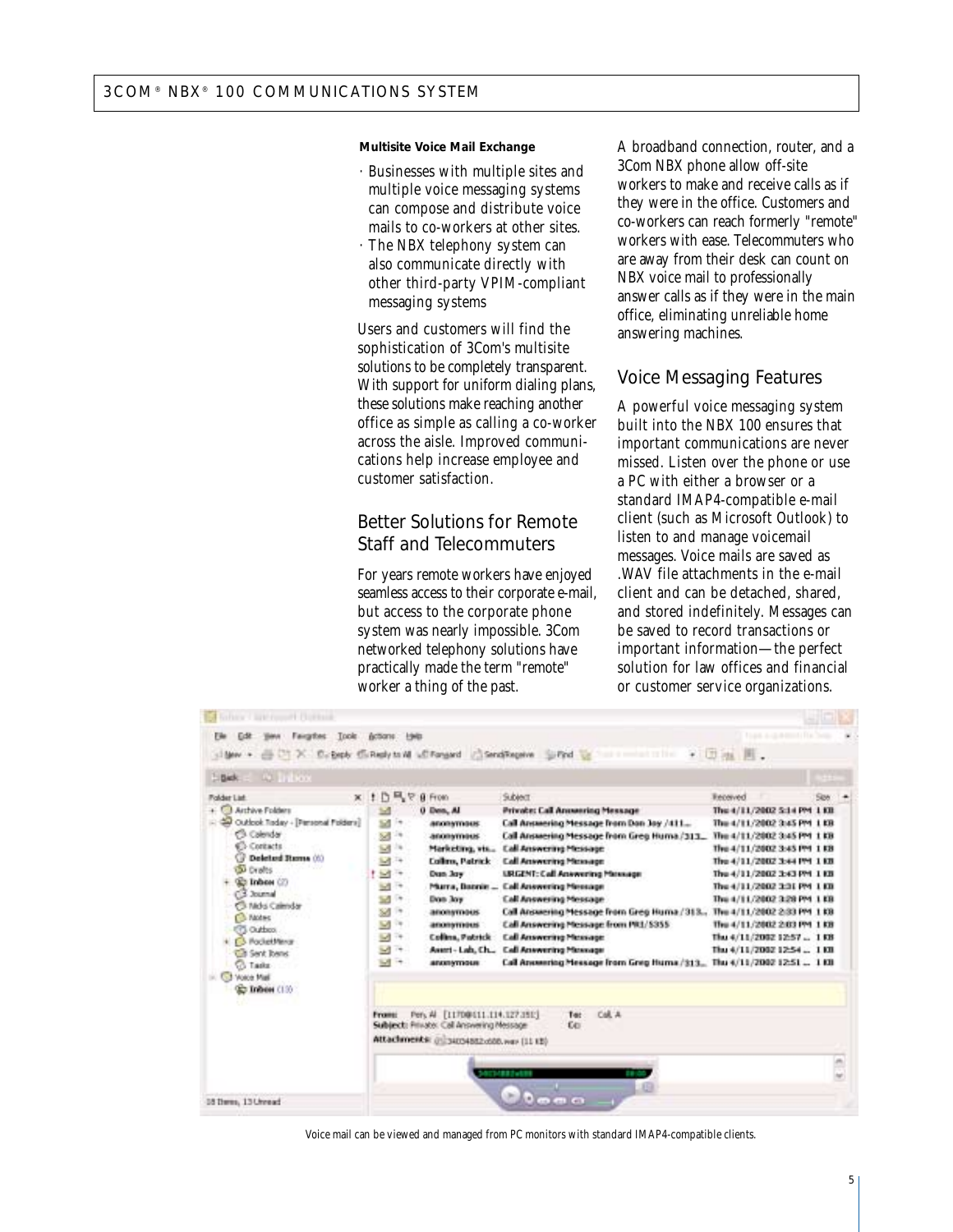Dozens of built-in voice messaging options include:

· **System capacity** 

Base system supports four automated attendant (AA) ports and 30 minutes of voicemail (VM) storage, scalable up to 12 ports and 80 hours.

· **Automated attendant services** Multiple, multilevel AA provides callers with information and messaging directions when phones are unattended, allowing them to dial by name, number, or department; supports up to 20 menu layers and as many as 150 phantom and 200 station voice mailboxes.

#### · **Off-site notification**

Notifies users of new or urgent messages via pager, phone, cell phone, or SMTP e-mail client; provides cascading notification for up to five external numbers.

## Desktop Phones and Software

3Com understands that every organization may have unique requirements. That's why the family of NBX phones provides powerful access to a full range of networked telephony services and built-in computer telephony integration (CTI) capabilities. $<sup>1</sup>$  All phones</sup> have LCD displays that access the company directory as well as personal call logs for dialed, received, and missed calls. Software links and licenses extend system capabilities to include third-party applications.

#### **3Com NBX Business Phones**

3Com phones operate dynamically as Layer 2 (Ethernet) or Layer 3 (IP) devices that users can self-locate plug into any LAN port without losing custom-programmed features and calling privileges. They include a variety of models, from full-featured 10/100 Ethernet units with extensive customizable features and wireless infrared ports to exceptionally affordable basic phones.

#### **3Com NBX Attendant Console**

The NBX 1105 Attendant Console can monitor staff availability and manage calls easily for an entire organization from a central location.



Shown above from left to right: NBX Business Phone, Attendant Console, and Basic Phone

<sup>1</sup>More detailed information on the full range of NBX desktop phones and software can be found in the 3Com NBX Worktops brochure available for download at www.3com.com.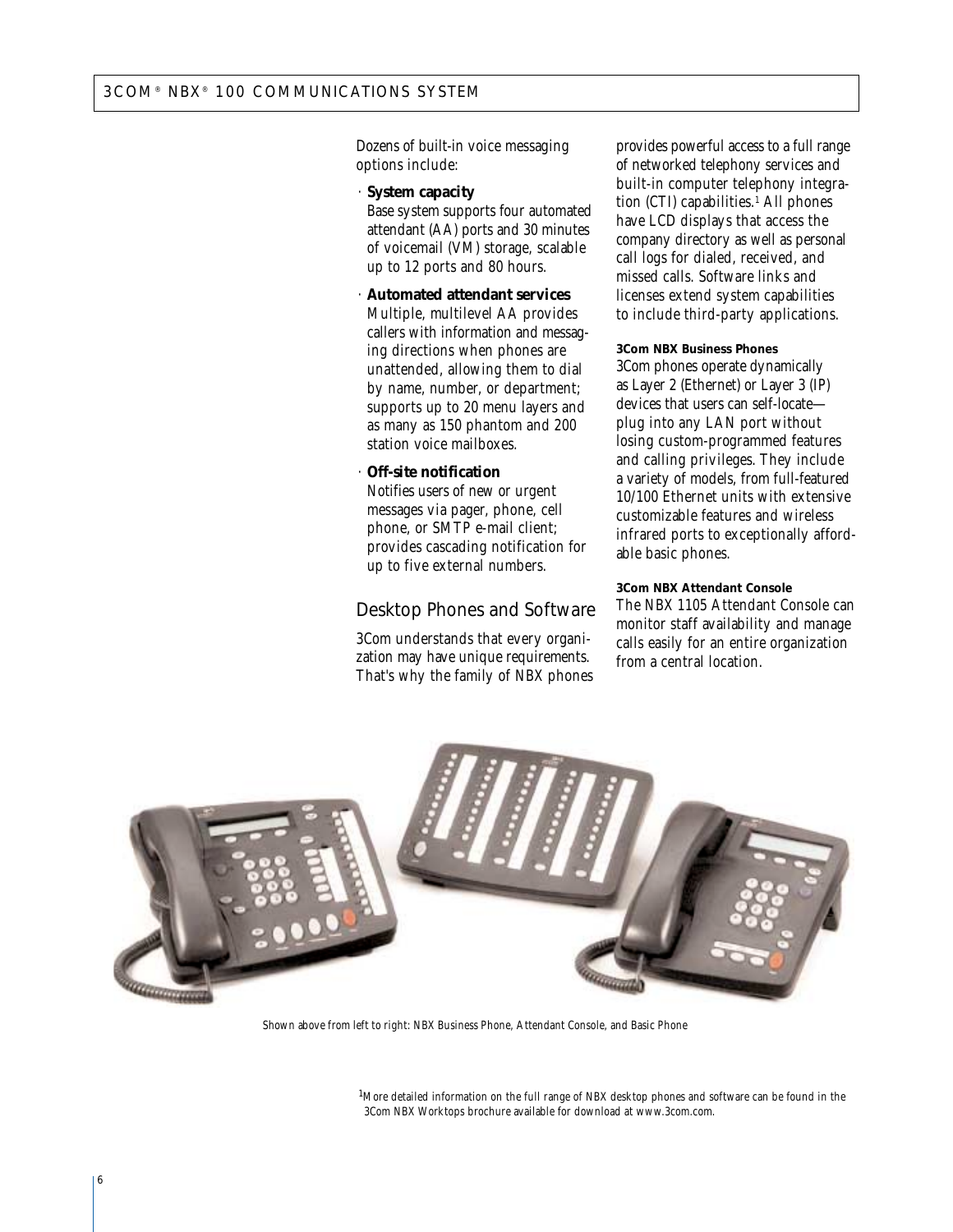"Conservatively, we expect the system to pay for itself in a year, possibly less."

*Joe Polard, Vice President and Assistant General Manager, Accounts Recovery Corporation, Victoria, British Columbia, Canada* **NBX pcXset PC Client Software** An ideal connectivity solution for travelers and telecommuters, this software places the equivalent of an NBX business phone, a "softphone", onto the screen of a Windows laptop or PC. Users can place and receive calls using a keyboard, mouse, and USB headset. They will enjoy the full benefits of NBX functionality, even voice messaging and CTI.

## Controlling the Cost of Phone Services

Controlling unauthorized long-distance telephone calls is easy with the comprehensive dial plan of the NBX 100 Communications System. It can automatically allow, disallow, and route calls based on parameters such as time of day, day of week, user class of service, exchange number, and area and country codes. Outbound calls are automatically routed in the most cost-effective way.



With NBX Call Detail Reporting, organizations can track and control costs and productivity.

#### **NBX Call Detail Reporting**

NBX systems include a complete call detail reporting (CDR) package to further monitor and control business operations. Organizations can track phone usage by internal account numbers, to accurately charge clients for phone consultations.

## Immediate Access to a World of Information

3Com NBX Unified Communications (NBX UC), fully supported by the NBX 100 solution, eliminates the issues faced by executives, sales personnel, and mobile workers who need more timely access to information. Using a wide choice of portable devices such as wireless phones, pagers, Blackberry devices, or wireless PDAs, NBX UC sends, receives, or manages voice mail, e-mail, and faxes. The application can even read and reply to e-mail messages over the phone. Automatic syncronization assures efficient information sharing among devices. Because NBX UC is VPIM-compliant, it also can move messages seamlessly to any number of additional NBX sites.

The power and simplicity of this NBX communications tool improves the responsiveness of staff to both internal and external customers—yielding a rapid return on investment.

### Responding to Unique Business Requirements

The built-in functionality of a 3Com NBX solution is impressive, yet there are always organizations that need even more capabilities. 3Com offers solutions for further customization, created both from within 3Com and by some of the best third-party application developers in the world.

If an organization requires world-class conference room phones, powerful call centers, the ability to record and monitor calls, or even voice-activated dialing services, 3Com NBX Solution Providers can meet its needs. 3Com's support for standard Application Protocol Interfaces (APIs) makes the NBX platform compelling to developers, ensuring that users can easily reap the benefits of innovations from an array of third parties. Solutions are rigorously tested to assure complete integration and superior performance.